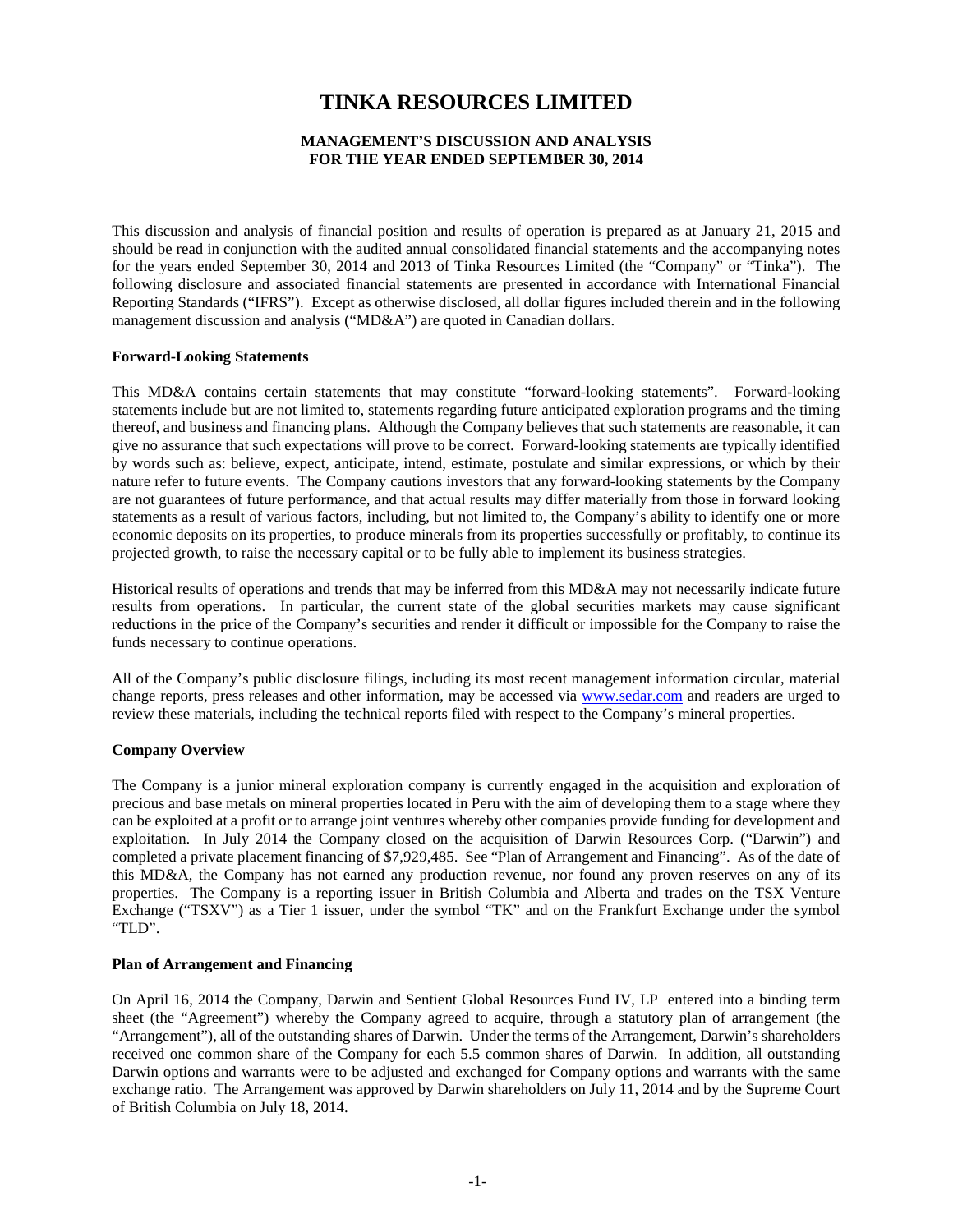On July 24, 2014 the Company completed the Arrangement and acquired all of the issued and outstanding common shares of Darwin, under which the Company issued 6,131,094 common shares. The Company also granted 474,500 share options, exercisable at \$1.375 per share expiring June 19, 2015, and 342,367 warrants, exercisable at \$0.77 per share expiring November 27, 2015, in exchange for Darwin share options and warrants outstanding (adjusted for the exchange ratio).

As part of the Arrangement, the Company agreed to undertake a private placement of 28,834,491 units of the Company at a price of \$0.275 per unit for gross proceeds of \$7,929,485. Each unit was comprised of one common share and one-half of one share purchase warrant, with each whole warrant exercisable to acquire an additional common share at a price of \$0.365 for a period of 24 months from closing.

On May 1, 2014 the Company completed the first tranche of the private placement and issued 1,818,182 units to Sentient for gross proceeds of \$500,000. Concurrently with the closing of the Arrangement, the Company completed the second tranche of the Private Placement financing under which the Company issued a further 27,016,309 units for gross proceeds of \$7,429,485, of which Sentient purchased a further 19,512,727 units.

The Company also issued to a finder 91,000 units, each unit having the same terms as the units issued under the private placement.

The proceeds from the private placement will be used for conducting exploration and resource development work on the Ayawilca and Colquipucro projects and for general working capital purposes.

## **Management and Officers**

On closing of the Arrangement, Mr. Andrew Carter resigned as the President, Chief Executive Officer ("CEO") and a director of the Company and was replaced by Dr. Graham Carman. The Company has paid Mr. Carter a severance payment of \$240,000 and Dr. Carman a signing bonus of \$160,000. Dr. Carman subsequently paid \$81,744 to the Company which was the outstanding balance of a loan from Darwin to Dr. Carman to enable him to purchase common shares of Darwin at the time Darwin was listed on the TSXV.

As of the date of this MD&A the directors and officers of the Company are as follows:

| Dr. Graham Carman    | Director, President and CEO                      |
|----------------------|--------------------------------------------------|
| Mr. Nick DeMare      | Director and Chief Financial Officer ("CFO")     |
| Mr. David Henstridge | Director                                         |
| Mr. William Lee      | Director                                         |
| Ms. Yanina Barila    | Director                                         |
| Mr. John Nebocat     | Vice-President of Exploration ("VP Exploration") |
| Ms. Mariana Bermudez | Corporate Secretary                              |
|                      |                                                  |

#### **Exploration Projects, Peru**

In Peru, as of the date of this MD&A, Tinka has staked 50 mining concessions covering 11,740 hectares at the Company's flagship Colquipucro silver and Ayawilca zinc projects in central Peru. In addition, Tinka has 11 mining concessions covering 7,337 hectares in Peru acquired through the acquisition of Darwin.

# *Colquipucro Silver Project*

Colquipucro is a silver oxide project, located in the Peruvian Andes, 200 kilometres north of Lima in the Pasco region. The Company began exploration at Colquipucro in 2006. Tinka discovered significant silver mineralization at Colquipucro while sampling old silver mine workings.

Tinka has now completed 8,003 metres of diamond drilling at the project in a number of drill programs, including the most recent program, which consisted of 1,578 metres in ten holes during Q4 2014. Results of the most recent program were released on [January 15, 2015.](http://www.tinkaresources.com/s/NewsReleases.asp?ReportID=691218&_Type=News&_Title=Tinka-Announces-Results-Of-1600-Metre-Ten-Hole-Drill-Program-At-Colquipucro...) Seven of the holes (CDD39 to CDD45) were infill holes within the existing silver resource (32 million ounces Inferred Silver Oxide Resource as reported by the Company on [April 9,](http://www.tinkaresources.com/s/NewsReleases.asp?ReportID=647002&_Type=News&_Title=Tinka-Files-Amended-Technical-Report-on-the-Colquipucro-project-Central-Per...)  [2014.\)](http://www.tinkaresources.com/s/NewsReleases.asp?ReportID=647002&_Type=News&_Title=Tinka-Files-Amended-Technical-Report-on-the-Colquipucro-project-Central-Per...). All seven holes intersected strong, near-surface, oxidized, silver mineralization over substantial thicknesses. Three other holes (CDD36 - CDD38) were step-out holes testing the extension of mineralization to the northwest with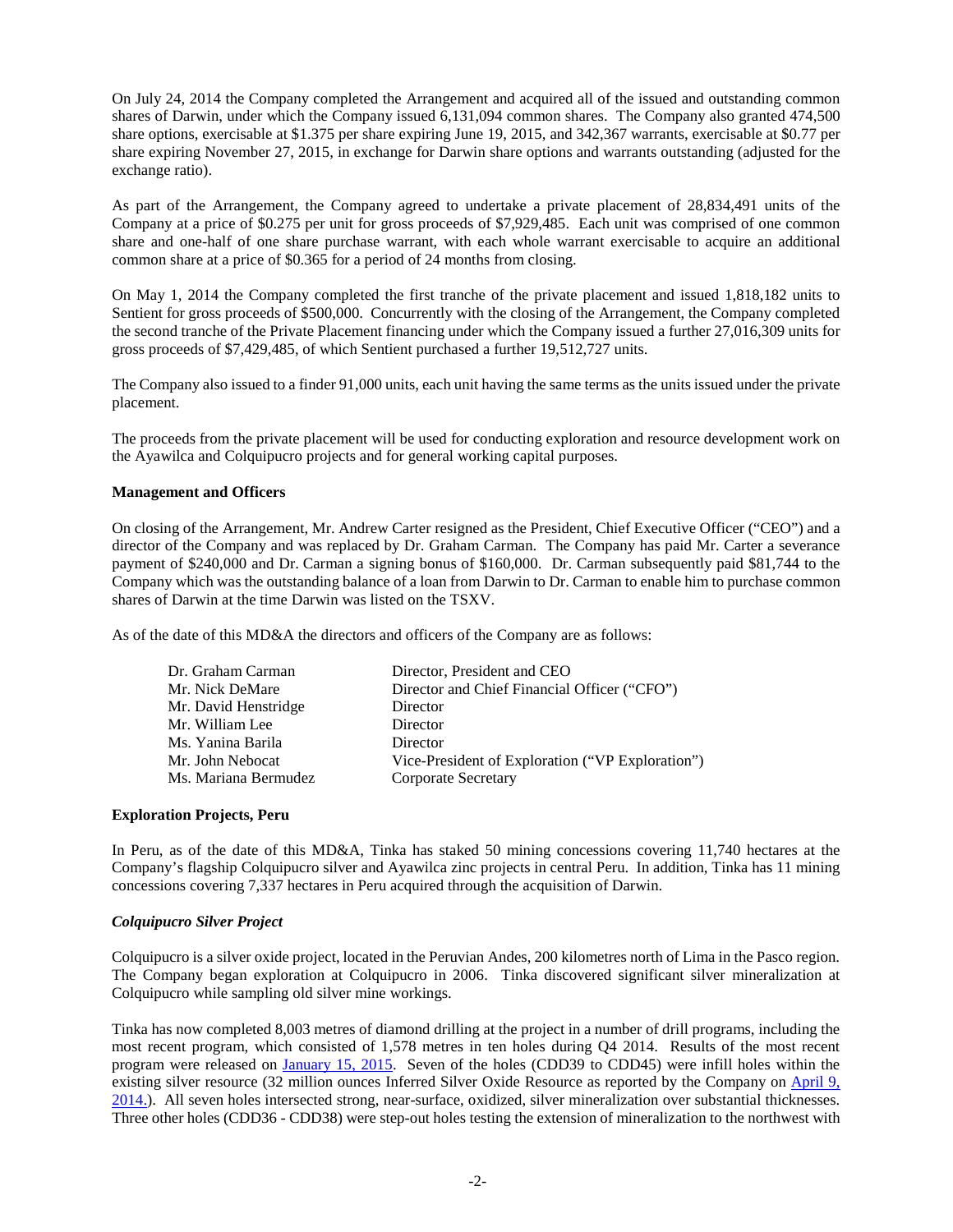one hole intersecting significant grade. Table 1 shows highlights of all Tinka drill holes at Colquipucro, using a 15  $g/t$ silver cut-off over 6 metre intervals.

Thick (~80 metre true thickness) silver oxide mineralization occurs at or near to the surface beneath Colquipucro hill (e.g. 86 metres at 90 g/t silver in CDD31) and a number of other adjacent holes (e.g. 104 metres at 96 g/t silver in CDD30). Near the southern margin of the resource, CDD43 (39 metres at 200 g/t silver, including 11 metres at 605 g/t silver) has defined a 40 metre wide, high-grade east-west trending structure at a vertical depth of 50 metres.

Drilling has defined oxidized silver mineralization approximately 450 metres (north-south) by 200 metres (east-west) and up to 100 metres thick. The silver mineralization is hosted predominately by a quartz sandstone unit ("Goyllar Group"), 80-100 metres thick, dipping gently to the southwest. The silver oxide mineralization occurs in fractured rocks with iron oxides (following oxidation of primary sulphides), with or without manganese oxide, commonly in highly fractured rocks. Mineralization appears to be enriched at the lower contact of the sandstone, and in east-west trending fracture zones which dip at moderate angles (30 to 70 degrees) to the north. Beneath the sandstone lies a sedimentary unit consisting of breccia, siltstone, shale and limestone approximately 150 metres thick ("Oyon Formation"). The Oyon Formation hosts zinc mineralization (oxidized or transitional to sulphide).

|                   | From                           | To    | <b>Interval</b> | <b>Silver</b> |                                 |
|-------------------|--------------------------------|-------|-----------------|---------------|---------------------------------|
| <b>Drill Hole</b> | (m)                            | (m)   | (m)             | (g/t)         | <b>Comment</b>                  |
| <b>CDD45</b>      | 4.0                            | 140.0 | 136.0           | 75            | 2.7m no recovery in 4 intervals |
| including         | 40.0                           | 54.0  | 14.0            | 211           |                                 |
| <b>CDD44</b>      | 6.0                            | 80.0  | 74.0            | 54            |                                 |
| and               | 90.0                           | 150.0 | 60.0            | 92            |                                 |
| including         | 118.0                          | 128.1 | 10.1            | 264           |                                 |
| including         | 136.0                          | 140.0 | 4.0             | 383           |                                 |
| <b>CDD43</b>      | 26.0                           | 32.0  | 6.0             | 40            |                                 |
| and               | 62.0                           | 72.0  | $\bf 10.0$      | 30            |                                 |
| and               | 86.0                           | 94.0  | 8.0             | 34            |                                 |
| and               | 104.0                          | 142.9 | 38.9            | 200           | 6.9m no recovery in 3 intervals |
| including         | 120.7                          | 131.7 | 11.0            | 605           |                                 |
| <b>CDD42</b>      | 20.0                           | 96.0  | 76.0            | 61            |                                 |
| including         | 58.0                           | 66.0  | 8.0             | 177           |                                 |
| <b>CDD41</b>      | 6.0                            | 92.0  | 86.0            | 90            | 7.1m no recovery in 3 intervals |
| including         | 18.0                           | 44.0  | 26.0            | 119           |                                 |
| including         | 66.0                           | 78.0  | 12.0            | 198           | 0.8m no recovery in 1 interval  |
| CDD <sub>40</sub> | 1.2                            | 90.0  | 88.8            | 50            |                                 |
| and               | 154.0                          | 216.0 | 62.0            | 51            |                                 |
| including         | 202.0                          | 208.0 | 6.0             | 169           |                                 |
| CDD39             | 10.0                           | 16.0  | 6.0             | 47            |                                 |
| and               | 36.0                           | 84.0  | 48.0            | 25            | 1.5m no recovery in 1 interval  |
| and               | 94.0                           | 134.5 | 40.5            | 140           |                                 |
| including         | 102.0                          | 106.0 | 4.0             | 699           |                                 |
| <b>CDD37</b>      | 22.0                           | 28.0  | 6.0             | 105           |                                 |
|                   |                                |       |                 |               |                                 |
|                   | SIGNIFICANT PAST DRILL RESULTS |       |                 |               |                                 |
| CDD34             | 74.0                           | 112.3 | 38.3            | 56            | 0.8m no recovery in 1 interval  |
| CDD33             | 28.0                           | 54.0  | 26.0            | 37            |                                 |
| <b>CDD31</b>      | 2.0                            | 70.5  | 68.5            | 55            |                                 |
| <b>CDD30</b>      | 2.0                            | 106.0 | 104.0           | 96            | 1.8m no recovery in 1 interval  |
| including         | 58.0                           | 70.0  | 12.0            | 156           |                                 |
| including         | 92.0                           | 106.0 | 14.0            | 201           |                                 |
| CDD <sub>29</sub> | 2.0                            | 124.0 | 122.0           | 76            | 3.8m no recovery in 2 intervals |
| including         | 44.0                           | 68.0  | 24.0            | 123           |                                 |
| including         | 106.0                          | 120.0 | 14.0            | 189           | 0.4m no recovery in 1 interval  |

**Table 1. Summary of all significant silver oxide drill intersections from Colquipucro**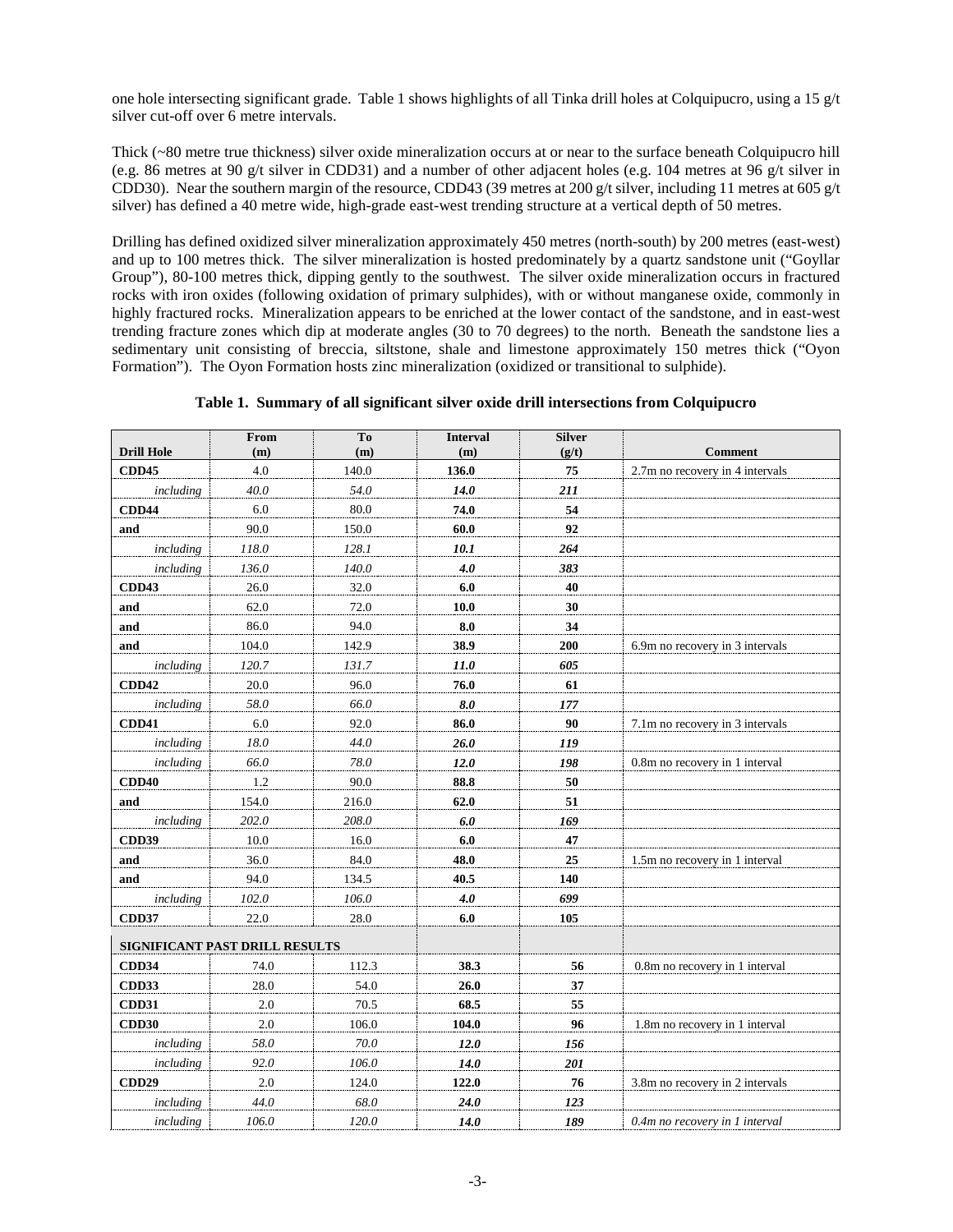|                           | From            | To           | <b>Interval</b> | <b>Silver</b> |                                                   |
|---------------------------|-----------------|--------------|-----------------|---------------|---------------------------------------------------|
| <b>Drill Hole</b>         | (m)<br>158.0    | (m)<br>180.0 | (m)<br>22.0     | (g/t)         | <b>Comment</b><br>3.9m no recovery in 2 intervals |
| and                       | 22.0            | 132.0        | 108.0           | 23<br>57      | 3.6m no recovery in 2 intervals                   |
| <b>CDD28</b>              | 128.0           | 132.0        | 4.0             | 521           |                                                   |
| including<br><b>CDD27</b> | 94.0            | 136.7        | 42.7            | 96            |                                                   |
| including                 | 118.0           | 126.0        | 8.0             | 298           |                                                   |
|                           | 24.0            | 32.5         | 8.5             | 206           |                                                   |
| <b>CDD26</b>              | 84.0            |              | 78.0            | 38            |                                                   |
| and                       |                 | 162.0        |                 |               |                                                   |
| <b>CDD25</b>              | $6.0\,$<br>70.0 | 52.0         | 46.0<br>44.0    | 35            |                                                   |
| and<br><b>CDD24</b>       |                 | 114.0        |                 | 36            |                                                   |
|                           | 30.0<br>12.0    | 62.0<br>92.0 | 32.0            | 48            |                                                   |
| CDD23                     | 20.0            | 30.0         | 80.0<br>10.0    | 105<br>199    |                                                   |
| including                 | 38.0            | 52.0         | 14.0            | 179           |                                                   |
| including<br>including    | 82.0            | 86.0         | 4.0             | 306           |                                                   |
|                           |                 |              |                 |               |                                                   |
| <b>CDD22</b>              | 12.0            | 98.0         | 86.0            | 80            | 1.5m no recovery in 1 interval                    |
| including                 | 14.0            | 28.0         | 14.0            | 132           |                                                   |
| including                 | 89.6            | 96.0         | 6.4             | 214           |                                                   |
| CDD <sub>21</sub>         | 14.0            | 108.0        | 94.0            | 91            | 1.3m no recovery in 1 interval                    |
| including                 | 66.0            | 78.0         | 12.0            | 125           |                                                   |
| CDD20                     | 22.0            | 88.0         | 66.0            | 30            | 10.4m no recovery in 2 workings                   |
| CDD19                     | 16.0            | 68.0         | 52.0            | 128           |                                                   |
| including                 | 56.0            | 64.0         | 8.0             | 425           |                                                   |
| CDD18                     | 100.0           | 124.5        | 24.5            | 23            | 0.5m no recovery in 1 interval                    |
| CDD16                     | 50.0            | 68.0         | 18.0            | 37            |                                                   |
| and                       | 85.0            | 98.0         | 13.0            | 102           |                                                   |
| and                       | 118.0           | 146.0        | 28.0            | 25            | 3.4m no recovery in 2 intervals                   |
| CDD14                     | 22.0            | 32.0         | 10.0            | 66            |                                                   |
| and                       | 18.0            | 88.0         | 70.0            | 123           |                                                   |
| including                 | 50.0            | 62.0         | 12.0            | 240           |                                                   |
| and                       | 104.0           | 118.0        | 14.0            | 87            |                                                   |
| CDD12                     | 20.0            | 62.0         | 42.0            | 31            |                                                   |
| and                       | 70.0            | 92.0         | 22.0            | 71            |                                                   |
| including                 | 84.0            | 90.0         | 6.0             | 157           |                                                   |
| <b>CDD11</b>              | 0.0             | 80.0         | 80.0            | 65            |                                                   |
| including                 | 2.0             | 8.0          | 6.0             | 221           |                                                   |
| and                       | 88.0            | 146.0        | 58.0            | 123           |                                                   |
| including                 | 138.0           | 146.0        | 8.0             | 551           |                                                   |
| CDD10                     | 120.0           | 142.0        | 22.0            | 31            |                                                   |
| CDD9                      | 42.0            | 66.0         | 24.0            | 39            |                                                   |
| CDD7                      | 80.0            | 88.0         | 8.0             | 113           |                                                   |
| CD <sub>D</sub> 6         | 0.0             | 66.0         | 66.0            | 83            |                                                   |
| including                 | $0.0\,$         | $8.0\,$      | 8.0             | 103           |                                                   |
| including                 | $28.0\,$        | 52.0         | 24.0            | 129           |                                                   |
| and                       | 116.0           | 120.0        | 4.0             | 212           |                                                   |
| CDD4                      | $0.0\,$         | 54.0         | 54.0            | 67            |                                                   |
| including                 | 14.0            | 26.0         | 12.0            | 176           |                                                   |
| and                       | 96.0            | 128.0        | 32.0            | 265           |                                                   |
| including                 | 122.0           | 128.0        | $6.0$           | 1003          |                                                   |
| CD <sub>D</sub> 3         | 0.0             | 32.0         | 32.0            | 65            |                                                   |
| including                 | $2.0\,$         | $4.0\,$      | 2.0             | 486           |                                                   |
| and                       | 146.0           | 148.0        | 2.0             | 664           |                                                   |
| and                       | 162.0           | 186.0        | 24.0            | 80            |                                                   |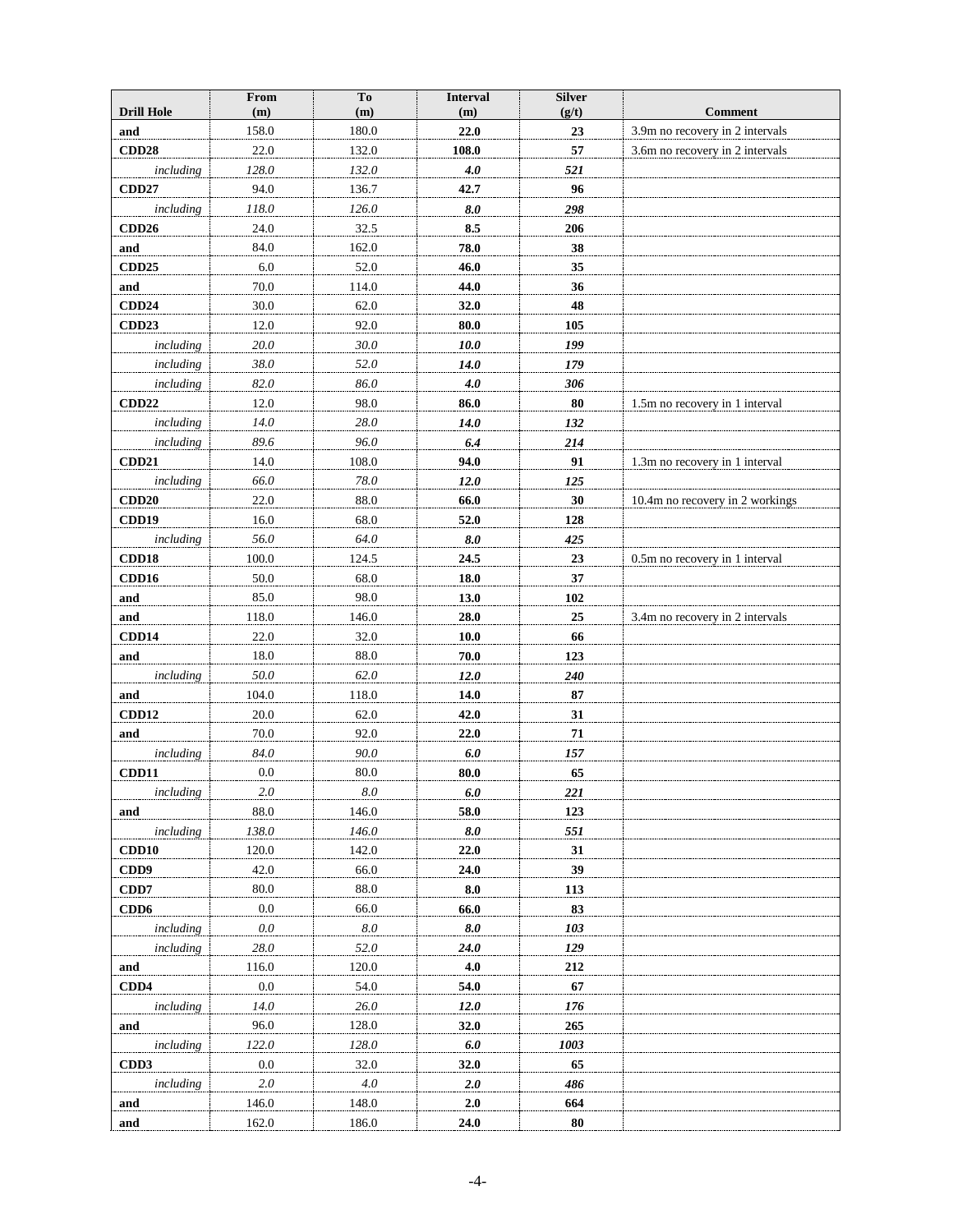|                   | From | 10    | Interval | <b>Silver</b> |                |
|-------------------|------|-------|----------|---------------|----------------|
| <b>Drill Hole</b> | (m   | m     | (m)      | (g/t)         | <b>Comment</b> |
| CD <sub>D</sub> 2 | 62.0 | 98.0  | 36.0     |               |                |
| CD <sub>D</sub> 1 | ЭC   | 34.0  | 34.0     |               |                |
| including         | 0.0  |       |          | 154           |                |
| and               | 66.0 | 106.0 | 40.0     | 33            |                |

**Disclaimer: Non-recovered intervals have been assumed to contain zero grade. NSR = No significant result.**

A report released by Tinka in 2014 [\(see Tinka NI 43-101 Technical Report](http://www.tinkaresources.com/i/pdf/reports/2014-04-02_ColquipucroNI43-101.pdf) April 2, 2014), announced an Inferred Mineral Resource of 12.1 million tonnes grading 82 g/t silver using a 15 g/t cut-off, equating to 32 million ounces silver. Details of the Inferred Mineral Resource are shown in the following Table 2:

| Cut-off     | $15 \frac{\text{g}}{\text{t} \text{Ag}}$ |                       |                      |               | $30$ g/t Ag           |                      |
|-------------|------------------------------------------|-----------------------|----------------------|---------------|-----------------------|----------------------|
| Category    | <b>Tonnes</b>                            | <b>Average Grade:</b> | <b>Contained Oz.</b> | <b>Tonnes</b> | <b>Average Grade:</b> | <b>Contained Oz.</b> |
|             |                                          | $g/t$ (oz)            |                      |               | $g/t$ (oz)            |                      |
| Sandstone   | 9.220.960                                | 80.6 (2.35)           | 23,890,861           | 5.936.548     | 114.3 (3.33)          | 21.821.145           |
| Lower Units | 2.892.569                                | 87.6 (2.55)           | 8.144.869            | 1.254.350     | 137.3 (4.00)          | 5.535.062            |
| Global      | 12,113,530                               | 82.3 (2.40)           | 32,035,730           | 7,190,898     | 118.3 (3.45)          | 27,356,207           |

**Table 2. Colquipucro Inferred Mineral Resource April 2014**

Preliminary metallurgical bottle roll and column leach tests of oxidised material from four drill composite samples in 2012 found good to excellent silver recoveries in three samples (50-85% recovery from samples crushed to minus 2mm) with low cyanide consumption after three days of leaching. These preliminary results are considered very encouraging.

The next steps for the project will include an updated resource estimate, to be calculated by an independent consultant, during Q1 2015. Further metallurgical test work of the silver oxide mineralization will determine the likely recoveries of any future silver leach operation. Once metallurgical testing is completed and results assessed, the next phase work program is likely to include a Preliminary Economic Assessment ("PEA").

# *Ayawilca Zinc Project*

The Ayawilca project lies 2 km south of Colquipucro. The zinc and base metal mineralization lies beneath the Goyllar sandstone unit which is between 130 metres and 200 metres thick. A number of small <1m wide silver-zinc veins that outcrop at the western end of the Ayawilca area, are the only clear surface clues to the substantial subsurface base metals mineralization. Ayawilca is considered a "blind" discovery: zinc sulphide mineralization was first discovered when Tinka drilled an IP geophysical anomaly at West Ayawilca in May 2011.

Tinka recently completed a 6,386 metre drill program in 16 diamond drill holes during Q4 2014. Zinc results for the first four drill holes were released on [November 12, 2014.](http://www.tinkaresources.com/s/NewsReleases.asp?ReportID=683079&_Type=News&_Title=Tinka-Intersects-Thick-High-Grade-Zinc-Mineralization-In-Four-Drill-Holes-A...) All four holes intersected high-grade zinc sulphide mineralization over substantial thicknesses.

Key zinc drill results from the first four holes in the recent program were:

*West Ayawilca area:*

- A14-22: 148.5 metres at 4.3% zinc from 170.0 metres depth including 32.8 metres at 7.4% zinc from 211.2 metres depth including 5.8 metres at 16.8% zinc from 228 metres; *and* 31.0 metres at 6.3% zinc from 283.5 metres depth including 2.0 metres at 28.9% zinc 5.8% lead from 293.9 metres depth;
- A14-20: 2.2 metres at 21.0% zinc from 164 metres depth; *and* 34.15 metres at 5.3% zinc from 179.85 metres depth including 12.0 metres at 10.5% zinc from 179.85 metres depth; *and* 42 metres at 4.3% zinc from 268 metres depth;
- A14-19: 144.9 metres at 3.9% zinc from 184.0 metres depth including 18.0 metres at 7.1% zinc from 250 metres depth;

# *East Ayawilca area:*

• A14-21: 19.6 metres at 5.7% zinc from 164.0 metres depth including 6.0 metres at 10.2% zinc from 166.0 metres depth.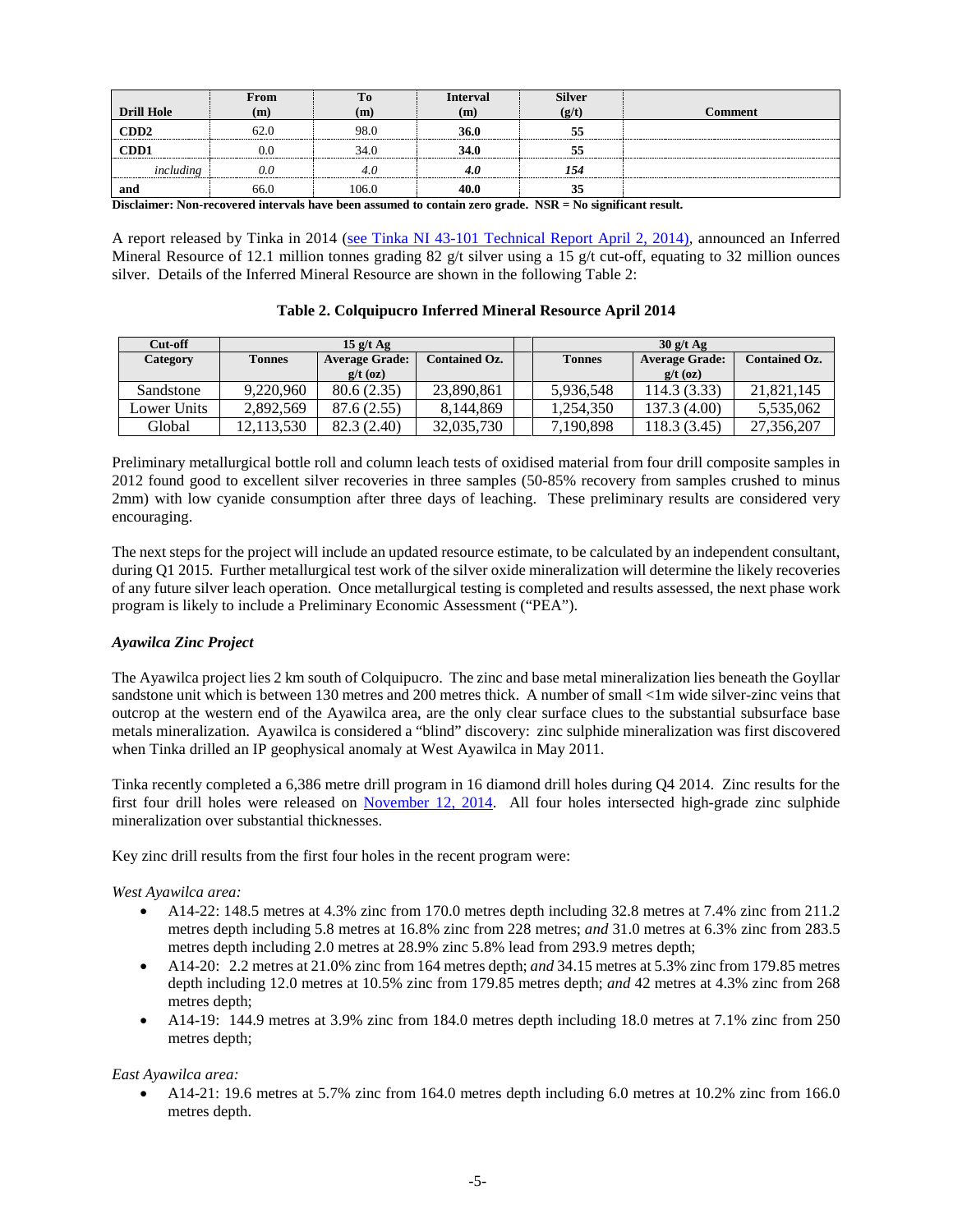To date, Tinka has drilled 18,756 metres in 54 diamond drill holes at Ayawilca. Table 3 lists the significant drill intersections at Ayawilca (using a 1% Zn cut off over 6 metres). A number of drill hole results are pending. The Company expects to release all results by the end of January 2015.

| <b>Drill Hole</b>         | From<br>(m) | To<br>(m) | <b>Interval</b><br>(m) | Zn<br>(%) | Pb<br>(%) | Ag<br>(g/t)             | <b>Cu</b><br>(%) |
|---------------------------|-------------|-----------|------------------------|-----------|-----------|-------------------------|------------------|
| A14-22                    | 170.00      | 318.50    | 148.50                 | 4.33      | 0.36      | 15                      | 0.03             |
| including                 | 211.20      | 244.00    | 32.80                  | 7.44      | 0.02      | 10                      | $0.02\,$         |
| including                 | 228.00      | 233.75    | 5.75                   | 16.76     | 0.02      | $24\,$                  | 0.07             |
| and                       | 283.50      | 314.50    | 31.00                  | 6.31      | 0.39      | 13                      | 0.02             |
| including                 | 293.90      | 295.90    | 2.00                   | 28.94     | 5.84      | 139                     | 0.09             |
| A14-21                    | 164.00      | 183.60    | 19.60                  | 5.67      | 0.02      | 8                       | 0.05             |
| including                 | 166.00      | 172.00    | 6.00                   | 10.15     | 0.04      | 14                      | 0.06             |
| and                       | 298.00      | 370.60    | 72.60                  | 0.44      | 0.05      | 15                      | 0.08             |
| including                 | 298.00      | 300.00    | 2.00                   | 0.15      | 0.00      | $\theta$                | 0.00             |
| A14-20                    | 164.00      | 166.20    | 2.20                   | 20.96     | 0.11      | 80                      | 0.37             |
| and                       | 179.85      | 214.00    | 34.15                  | 5.27      | 0.25      | 22                      | 0.04             |
| including                 | 179.85      | 191.80    | 11.95                  | 10.52     | 0.40      | 23                      | 0.02             |
| including                 | 179.85      | 184.00    | 4.15                   | 24.80     | 1.00      | 58                      | 0.04             |
| and                       | 242.00      | 250.00    | 8.00                   | 2.23      | 1.28      | 181                     | 0.09             |
| and                       | 268.00      | 310.00    | 42.00                  | 4.26      | 0.08      | ${\bf 25}$              | 0.04             |
| including                 | 299.80      | 301.00    | 1.20                   | 18.64     | 0.14      | 52                      | 0.01             |
| A14-19                    | 184.00      | 328.90    | 144.90                 | 3.88      | 0.03      | 7                       | 0.02             |
| including                 | 250.00      | 268.00    | 18.00                  | 7.11      | 0.01      | 11                      | 0.03             |
| SIGNIFICANT PAST RESULTS: |             |           |                        |           |           |                         |                  |
| A12-04A                   | 260.00      | 280.00    | 20.00                  | 7.12      | 0.02      | $\overline{9}$          | 0.04             |
| including                 | 266.00      | 278.00    | 12.00                  | 10.51     | 0.03      | 14                      | 0.05             |
| A12-08                    | 162.00      | 232.00    | 70.00                  | 4.77      | 0.16      | $\overline{5}$          | 0.03             |
| including                 | 170.00      | 174.00    | 4.00                   | 11.66     | 0.03      | 9                       | 0.05             |
| and                       | 195.50      | 232.00    | 36.50                  | 6.51      | 0.02      | 5                       | 0.06             |
| including                 | 195.50      | 214.50    | 19.00                  | 9.02      | 0.02      | 6                       | 0.08             |
| and                       | 266.00      | 322.80    | 56.80                  | 3.60      | 0.02      | 5                       | 0.02             |
| A12-09                    | 216.00      | 245.50    | 29.50                  | 3.21      | 0.12      | 6                       | 0.06             |
| A13-01                    | 228.00      | 235.20    | 7.20                   | 8.54      | 0.09      | 6                       | 0.07             |
| A13-02                    | 236.00      | 328.00    | 92.00                  | 2.90      | 0.10      | 5                       | 0.02             |
| A13-03                    | 165.30      | 174.00    | 8.70                   | 4.31      | 0.57      | 11                      | 0.07             |
| A13-04                    | 190.00      | 198.00    | 8.00                   | 8.37      | 0.02      | 6                       | 0.04             |
| and                       | 266.00      | 332.00    | 66.00                  | 2.28      | 0.11      | $\overline{\mathbf{4}}$ | 0.02             |
| A13-05                    | 130.30      | 343.20    | 212.90                 | 5.34      | 0.17      | 15                      | 0.03             |
| including                 | 130.30      | 179.50    | 49.20                  | 10.07     | 0.55      | 32                      | 0.16             |
| including                 | 150.00      | 166.00    | 16.00                  | 18.14     | 0.05      | 39                      | 0.25             |
| and                       | 316.00      | 326.00    | 10.00                  | 12.93     | 0.02      | $42\,$                  | 0.04             |
| A13-06                    | 170.00      | 196.00    | 26.00                  | 2.20      | 0.05      | ${\mathbf 5}$           | $0.01\,$         |
| and                       | 210.00      | 322.00    | 112.00                 | 3.71      | 0.04      | 6                       | 0.01             |
| including                 | 262.00      | 322.00    | 60.00                  | 4.67      | 0.07      | 7                       | 0.01             |
| including                 | 264.65      | 278.00    | 13.35                  | 8.42      | 0.20      | 14                      | 0.02             |
| and                       | 312.00      | 322.00    | 10.00                  | 7.85      | 0.07      | 7                       | 0.01             |
| A13-07                    | 75.80       | 76.90     | 1.10                   | 30.00     | 0.06      | 54                      | 0.10             |
| A13-12A                   | 250         | 268       | <b>18.00</b>           | 3.84      | 0.03      | 5                       | 0.05             |
| and                       | 280.00      | 292.00    | 12.00                  | 4.22      | 0.24      | 16                      | 0.05             |
| A13-15                    | 329.20      | 344.00    | 14.80                  | 4.80      | 0.01      | 5                       | 0.09             |
| A13-16                    | 370.00      | 394.00    | 24.00                  | 2.80      | 0.01      | $\boldsymbol{2}$        | 0.01             |
| A13-17                    | 372.10      | 394.00    | 21.90                  | 3.10      | 0.19      | 17                      | 0.05             |

**Table 3. Summary of Significant Zinc and associated Base Metal Drill Results from Ayawilca**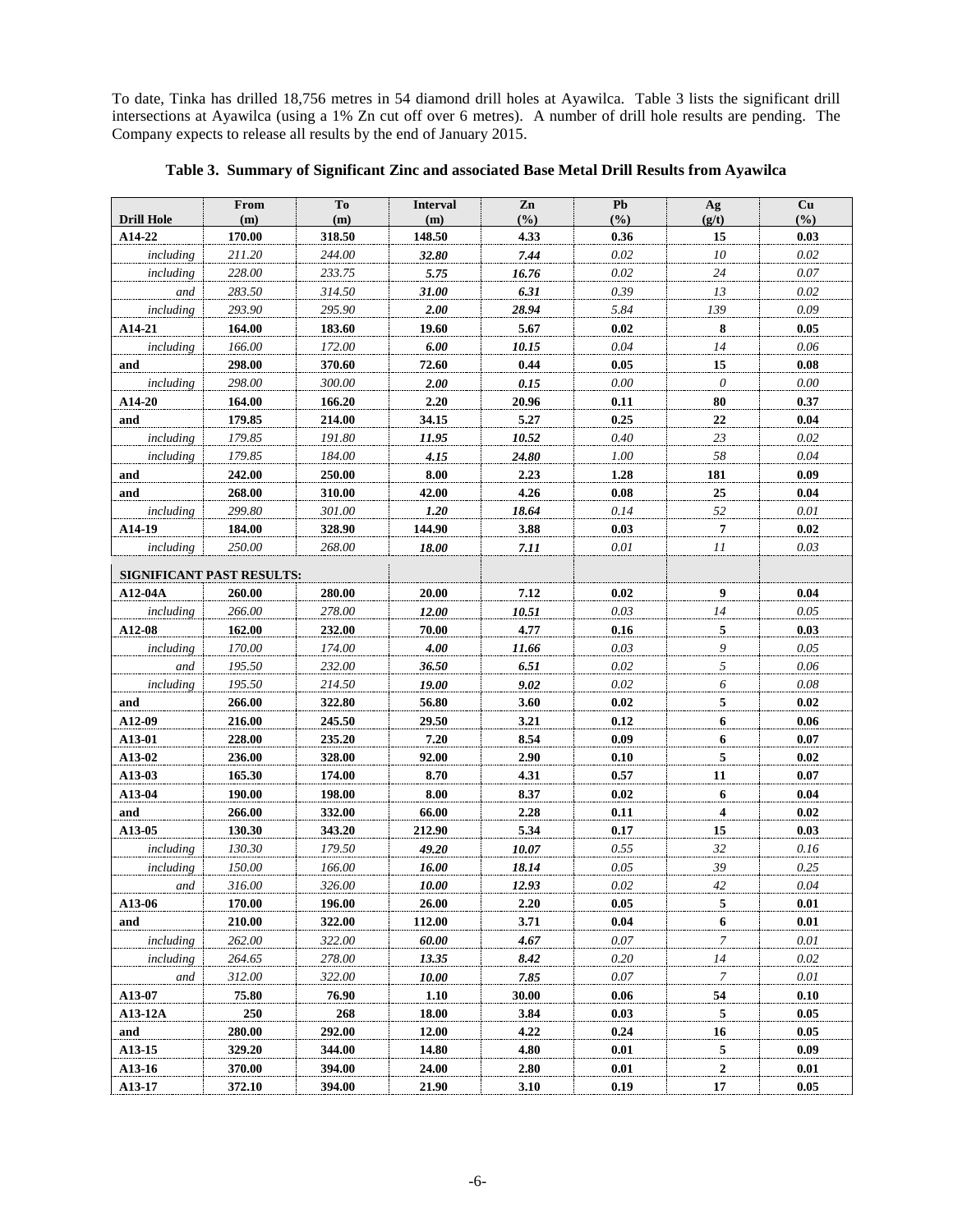|                     | <b>From</b> | To     | <b>Interval</b> | Zn             | Ph             |       |               |
|---------------------|-------------|--------|-----------------|----------------|----------------|-------|---------------|
| <b>Drill Hole</b>   | m           | (m)    | (m)             | $\frac{10}{2}$ | $\frac{10}{6}$ | (g/t) | $\frac{1}{2}$ |
| A <sub>14</sub> -18 | 331.20      | 360.00 | 28.80           | 5.62           |                |       |               |
| including           | 342.50      | 350.00 | 7.50            | 8.75           | O 30           | 20    |               |
| and                 | 375.10      | 412.00 | 36.90           | 5.62           |                |       |               |
| <b>DD53</b>         | 226.00      | 280.00 | 54.00           | 3.50           | 0.12           |       |               |
| and                 | 292.00      | 315.10 | 23 10           | 2.54           | 0.03           |       |               |
| <b>DD52B</b>        | 272.00      | 288.00 | 16.00           | 6.80           |                |       | ስ ሰበ          |
| DD70                | 100.00      | 104.00 | 4 OO            | 10.45          | 0 O 4          | 50    |               |
| and                 | 156.00      | '70.00 | M               |                | 0.07           |       |               |
| <b>DD71</b>         | 196.00      | 200.00 | 4.00            | 30.90          | 0.32           |       |               |

The zinc mineralization is associated with semi-massive to massive sulphides of pyrite, pyrrhotite and sphalerite with minor to trace galena, chalcopyrite and arsenopyrite. The sulphides typically replace the matrix and clasts of the host sediments and is accompanied by widespread chlorite-sericite and iron carbonate alteration. The sphalerite is mostly dark-coloured and coarse-grained, and is typically accompanied by iron rich minerals (pyrite, pyrrhotite, magnetite, and siderite). The predominant host of the sulphide mineralization is siltstone and calcareous units of the Oyon Formation which is up to 300 metres thick. Beneath the Oyon Formation lies metamorphic basement 'phyllite' of the Excelsior Group.

Tinka also announced potentially significant tin-copper mineralization in several drill holes at Ayawilca [November](http://www.tinkaresources.com/s/NewsReleases.asp?ReportID=685156&_Type=News&_Title=Tinka-Discovers-Tin-Copper-Mineralization-Beneath-High-Grade-Zinc-At-Ayawil...)  [25, 2014.](http://www.tinkaresources.com/s/NewsReleases.asp?ReportID=685156&_Type=News&_Title=Tinka-Discovers-Tin-Copper-Mineralization-Beneath-High-Grade-Zinc-At-Ayawil...) The tin mineralization was discovered in the Central Ayawilca area, following the re-assaying of nine 2012-2013 drill holes, and one new 2014 drill hole. The tin-copper mineralization lies beneath the zinc sulphide mineralization. The tin mineralization extends over an area at least 500 metres across, open in all directions, and is cassiterite, the most common ore mineral of tin.

## *Significant tin-copper drill results included:*

- A13-11: 16.2 metres at 1.03% tin and 0.67% copper from 328.0 metres depth (hole stopped in mineralization at 344.2 metres) including 2.0 metres at 4.8% tin and 2.1% copper from 330 metres;
- A13-12A: 30.8 metres at 0.54% tin and 0.17% copper from 326 metres depth, including 2.0 metres at 2.5% tin and 0.2% copper from 326 metres depth (hole stopped in mineralization at 356.8 metres);
- A13-01: 76.0 metres at 0.21 % tin and 0.36% copper from 276 metres depth, including 8 metres at 0.94% tin and 0.43% copper.

#### *Tin and copper mineralogy:*

- Based on a mineralogical study of eight drill samples from Ayawilca, tin occurs predominantly as cassiterite**,**  the most common ore mineral of tin, with only minor stannite (tin sulphide);
- Almost half of the cassiterite in these samples is coarse-grained  $(> 0.3 \text{ mm})$ , providing the opportunity for possible gravity separation of the coarser tin fractions in any future mining operation;
- Copper occurs as chalcopyrite, the most common sulphide mineral of copper;
- Tin copper mineralization occurs in flat lying massive sulphide bodies, and stockwork vein systems hosted phyllite. It underlies or is subjacent to the zinc sulphide mineralization.

In December 2014, Tinka completed a gravity survey covering 10 km<sup>2</sup> at the Ayawilca - Colquipucro projects. Data points were collected over a 200 metre x 200 metre grid, with the main anomalies covered by a more detailed 100 metre x 100 metre grid. A large gravity anomaly has been identified at Ayawilca, covering an area of approximately  $2 \text{ km}^2$ , coinciding and extending well beyond the footprint of the magnetic anomalies. The +5 mgal gravity anomaly, which is a strong response, is caused by dense rocks in the subsurface. We believe the anomaly is, in part, the result of non-magnetic sulphide mineralization at depth. The gravity data is currently being interpreted and modelled in detail.

In July 2014 Tinka carried out 245 line km of ground magnetics on 100m-spaced lines, extending the area of magnetics coverage from 4  $km^2$  to almost 28 km<sup>2</sup>. Zinc mineralization in the drill core at Ayawilca commonly occurs in association with magnetic minerals. The new survey has identified a number of untested drill targets.

The full drill results for Ayawilca are expected to be released by the end of January 2015. The next steps will include an initial zinc resource calculation / zinc target statement for Ayawilca. Preliminary flotation tests will be carried out of the zinc and tin mineralization to determine the likely recoveries of these metals in concentrates. Further drilling will be carried out at Ayawilca, subject to sufficient finance.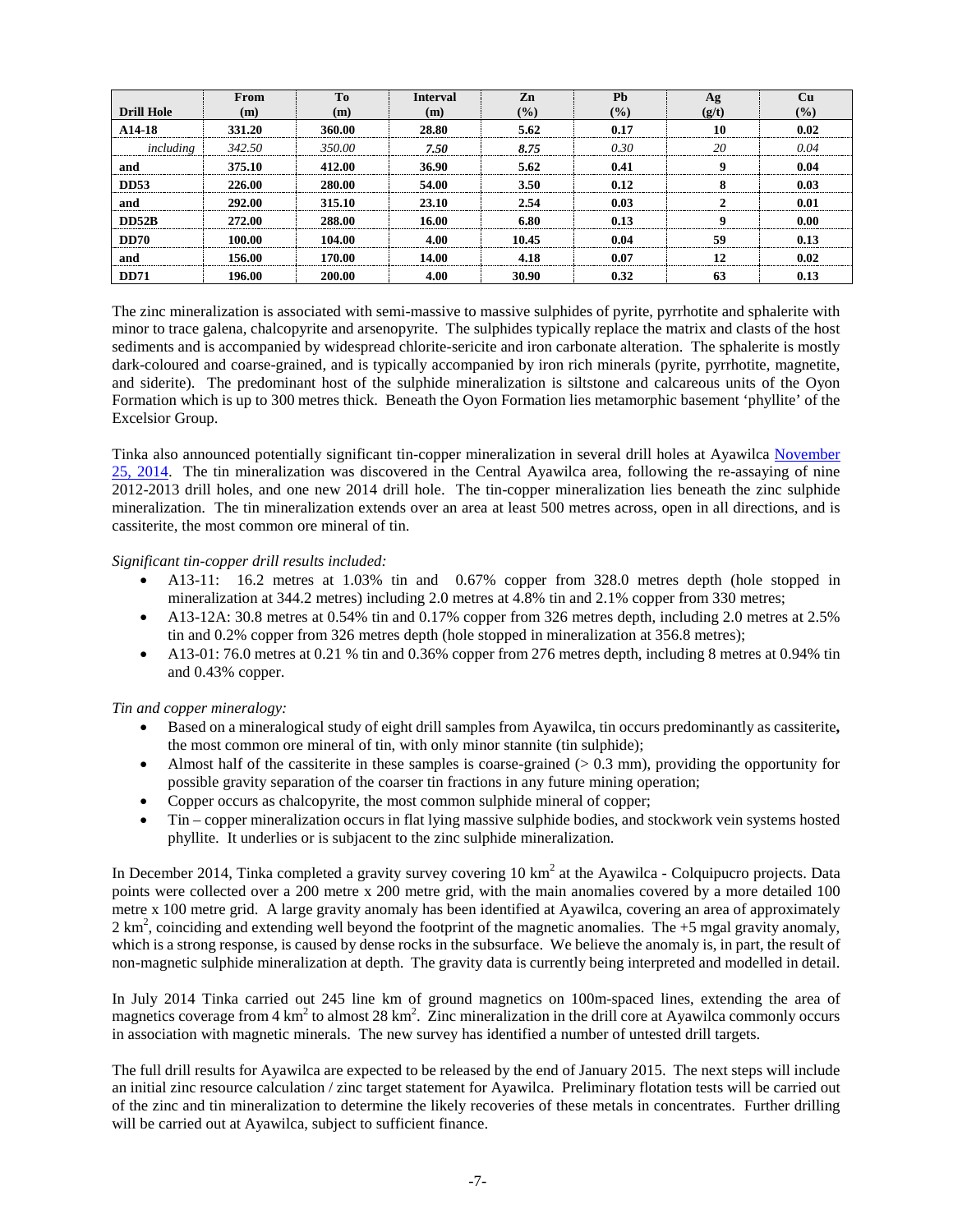# *Other Projects in Peru*

#### *Suriloma*

In August 2014 the Company determined to terminate the option agreements on the Suriloma property and, accordingly, recorded an impairment charge of \$1,877,826. This project came via the acquisition of Darwin.

#### *Rurimarac*

The Rurimarac gold project, located in the Department of Ancash in central Peru, is located 35 km from Barrick's Pierina gold mine (10 Moz). This project also came with the Darwin acquisition. The property consists of two 100%-owned mining concessions for 2,000 ha.

Tinka announced during September 2014 that it entered into an option agreement with Mariana Resources Limited ("Mariana") (AIM: MARL) whereby Mariana can earn up to 70% of Rurimarac properties under the following terms:

- Mariana can earn 51% of Rurimarac by drilling 1,500 metres on the property ('First Option') within 12 months of receipt of the approval to initiate drilling activities from the Peruvian authorities. Mariana must file an environmental impact study (DIA) for the drill program within the next 6 months.
- Mariana can earn an additional 19% of the Rurimarac property by drilling a further 3,000 metres within two years of attaining a 51% interest ('Second Option').
- If Mariana exercises the First Option and/or the Second Option, a joint venture will be structured pursuant to the relevant interests of both parties. Dilution below 10% will convert to a 2.5% net smelter return royalty, of which 1% may be purchased under certain conditions for US\$1 million.

The principal target at Rurimarac lies beneath an outcropping zone of oxide gold mineralization at the contact between siltstone and diorite exposed for almost 1km. Previous sampling in 65 pit and trench samples up to 1 metre deep ranged in grade from 0.1 g/t to 39 g/t gold, with an average grade of 5.1 g/t gold. A single past drill hole which tested the main geochemical target intersected 6 metres @ 3.3g/t gold from 60 metres depth.

#### *Parihuana*

The Company has a 50% joint-venture interest with Duran Ventures Inc. on the Parihuana properties, located in the Province of Parinacochas, Department of Ayacucho Peru. The property, which covers 1,500 hectares, is prospective for gold-copper skarn and porphyry mineralization. A number of small artisanal mine workings are known on the properties.

A ground magnetic survey was completed during Q4 2014. The data is currently being interpreted. Further surface work is planned for 2015.

#### *Pampa Blanca*

Pampa Blanca consists of two granted mineral concessions for 1,600 ha located in the Department of Ayacucho 300km southeast of Lima. Initial reconnaissance exploration identified altered intrusive rocks on the property, but no significant zones of mineralization were identified. No further work is planned.

#### *Mining Claims Relinquished*

Licences recently relinquished include Cojines (three claims for 2,100 ha), Pallka (one claim for 1,000 ha), Corilazo (two claims for 1,000 ha) and Arcapampa (two claims for 1,900 ha). All of these claims were early stage exploration properties with no significant mineralization identified in the field studies carried out.

#### **Qualified Person**

The qualified person for the Company's projects, Dr. Graham Carman (FAUSIMM), President and CEO of the Company, has reviewed and approved the technical information in this MD&A.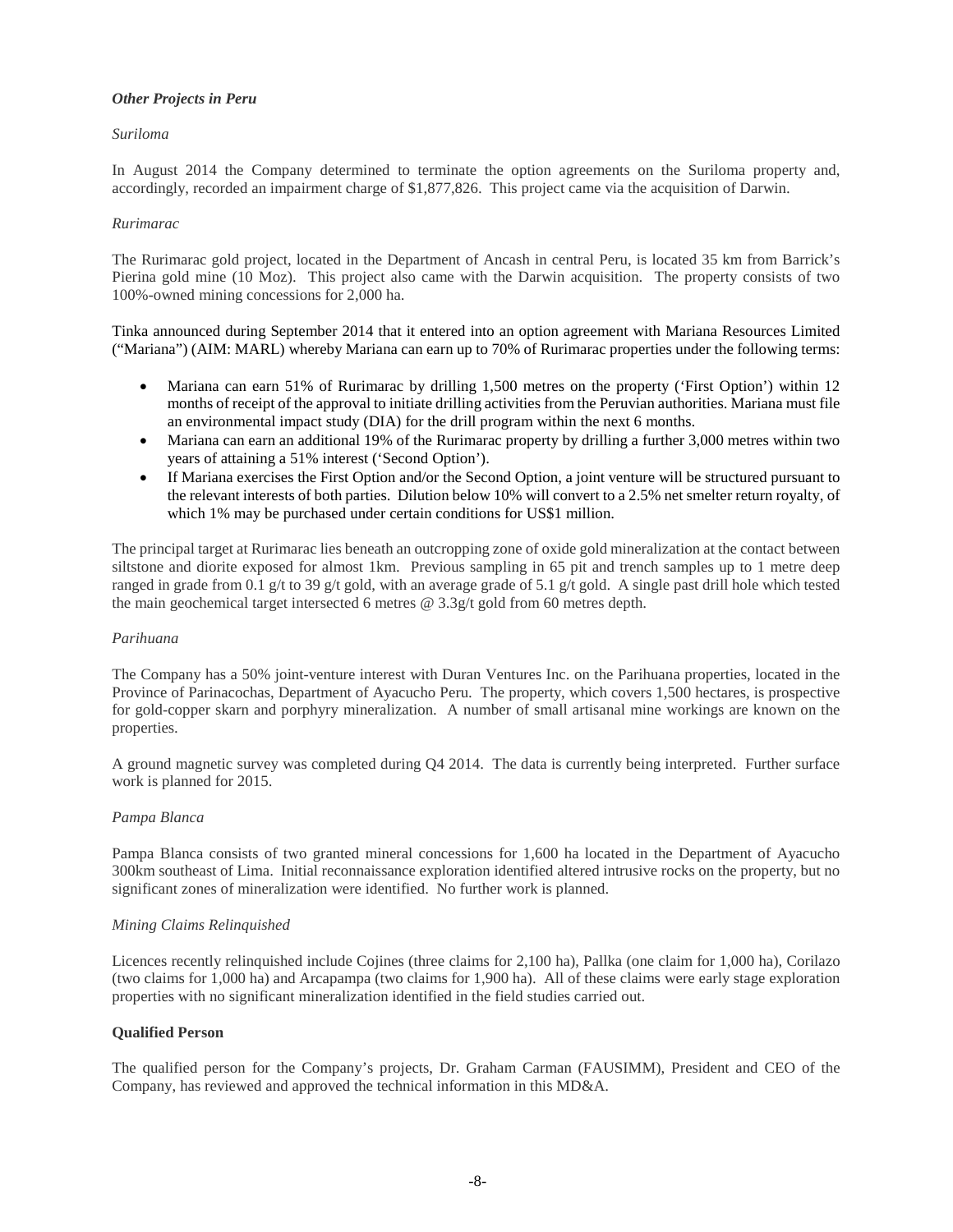# **Selected Financial Data**

The following selected financial information is derived from the audited annual consolidated financial statements of the Company.

|                                    | <b>Year Ended September 30,</b> |             |             |
|------------------------------------|---------------------------------|-------------|-------------|
|                                    | 2014                            | 2013        | 2012        |
|                                    |                                 |             |             |
| <b>Operations:</b>                 |                                 |             |             |
| Revenues                           | Nil                             | Nil         | Nil         |
| Expenses                           | (2,114,854)                     | (2,601,598) | (1,905,915) |
| Other items                        | (1,690,117)                     | (53, 848)   | (789, 421)  |
| Net loss                           | (3,804,971)                     | (2,655,446) | (2,695,336) |
| Loss per share - basic and diluted | (0.04)                          | (0.04)      | (0.04)      |
| Dividends per share                | Nil                             | Nil         | Nil         |
| <b>Balance Sheet:</b>              |                                 |             |             |
| Working capital                    | 5,490,211                       | 1,440,632   | 2,135,148   |
| Total assets                       | 19,698,993                      | 11,868,307  | 7,794,594   |
| Total long-term liabilities        | Nil                             | Nil         | Nil         |

The following selected financial information is derived from the unaudited condensed consolidated interim financial statements of the Company.

|                                      | Fiscal 2014             |                              |                             |                 | Fiscal 2013             |                        |                           |                 |
|--------------------------------------|-------------------------|------------------------------|-----------------------------|-----------------|-------------------------|------------------------|---------------------------|-----------------|
|                                      | <b>Sept. 30</b><br>2014 | <b>Jun. 30</b><br>2014<br>\$ | <b>Mar. 31</b><br>2014<br>S | Dec. 31<br>2013 | <b>Sept. 30</b><br>2013 | <b>Jun. 30</b><br>2013 | <b>Mar. 31</b><br>2013    | Dec. 31<br>2012 |
| <b>Operations:</b>                   |                         |                              |                             |                 |                         |                        |                           |                 |
| Revenues                             | Nil                     | Nil                          | Nil                         | Nil             | Nil                     | Nil                    | Nil                       | Nil             |
| <b>Expenses</b>                      | (1,275,698)             | (265, 424)                   | (280, 652)                  | (293,080)       | (279, 605)              | (220, 859)             | (1,731,010)               | (370, 124)      |
| Other items                          | (1,744,396)             | (6,734)                      | 28,890                      | 32,123          | (43, 498)               | (15,999)               | (5, 478)                  | 11,127          |
| Net loss and<br>comprehensive loss   | (3,020,094)             | (272, 158)                   | (251, 762)                  | (260, 957)      | (323, 103)              |                        | $(236,858)$ $(1,736,488)$ | (358, 997)      |
| Loss per share<br>-basic and diluted | (0.04)                  | (0.00)                       | (0.00)                      | (0.00)          | (0.02)                  | (0.00)                 | (0.02)                    | (0.00)          |
| Dividends per share                  | Nil                     | Nil                          | Nil                         | Nil             | Nil                     | Nil                    | Nil                       | Nil             |
| <b>Balance Sheet:</b>                |                         |                              |                             |                 |                         |                        |                           |                 |
| Working capital                      |                         |                              |                             |                 |                         |                        |                           |                 |
| (deficiency)                         | 5,490,211               | (71,310)                     | 291,704                     | 1,134,633       | 1,440,632               | 2,228,112              | 1,401,908                 | 2,730,618       |
| Total assets                         | 19,698,993              | 12,686,543                   | 12,415,332                  | 12,614,148      | 11,868,307              | 11,921,621             | 9,742,690                 | 9,624,123       |
| Total long-term liabilities          | Nil                     | Nil                          | Nil                         | Nil             | Nil                     | Nil                    | Nil                       | Nil             |

### **Results of Operations**

*Three Months Ended September 30, 2014 Compared to Three Months Ended September 30, 2013*

During the three months ended September 30, 2014 (the "2014 Quarter") the Company reported a net loss of \$3,020,094, compared to a net loss of \$323,103 for the three months ended September 30, 2013 (the "2013 Quarter"), an increase in loss of \$2,696,991. The increase in loss in the 2014 Quarter was attributed primarily to:

- (i) an impairment expense of \$1,877,826 was recognized to exploration and evaluation assets relating to the termination of the option agreements on the Suriloma property during the 2014 Quarter. No impairment expense was considered necessary in the 2013 Quarter;
- (ii) a \$527,058 increase in share-based compensation. During the 2014 Quarter the Company recorded \$489,552 share-based compensation relating to the granting of share options granted and the vesting of previously granted share options during the 2014 Quarter. During the 2014 Quarter the Company recorded share-based compensation of \$36,715 (2013 Quarter - \$nil) relating to the re-pricing share of options previously granted to purchase 370,000 common shares, from an exercise price of \$1.00 to a revised exercise price of \$0.30 per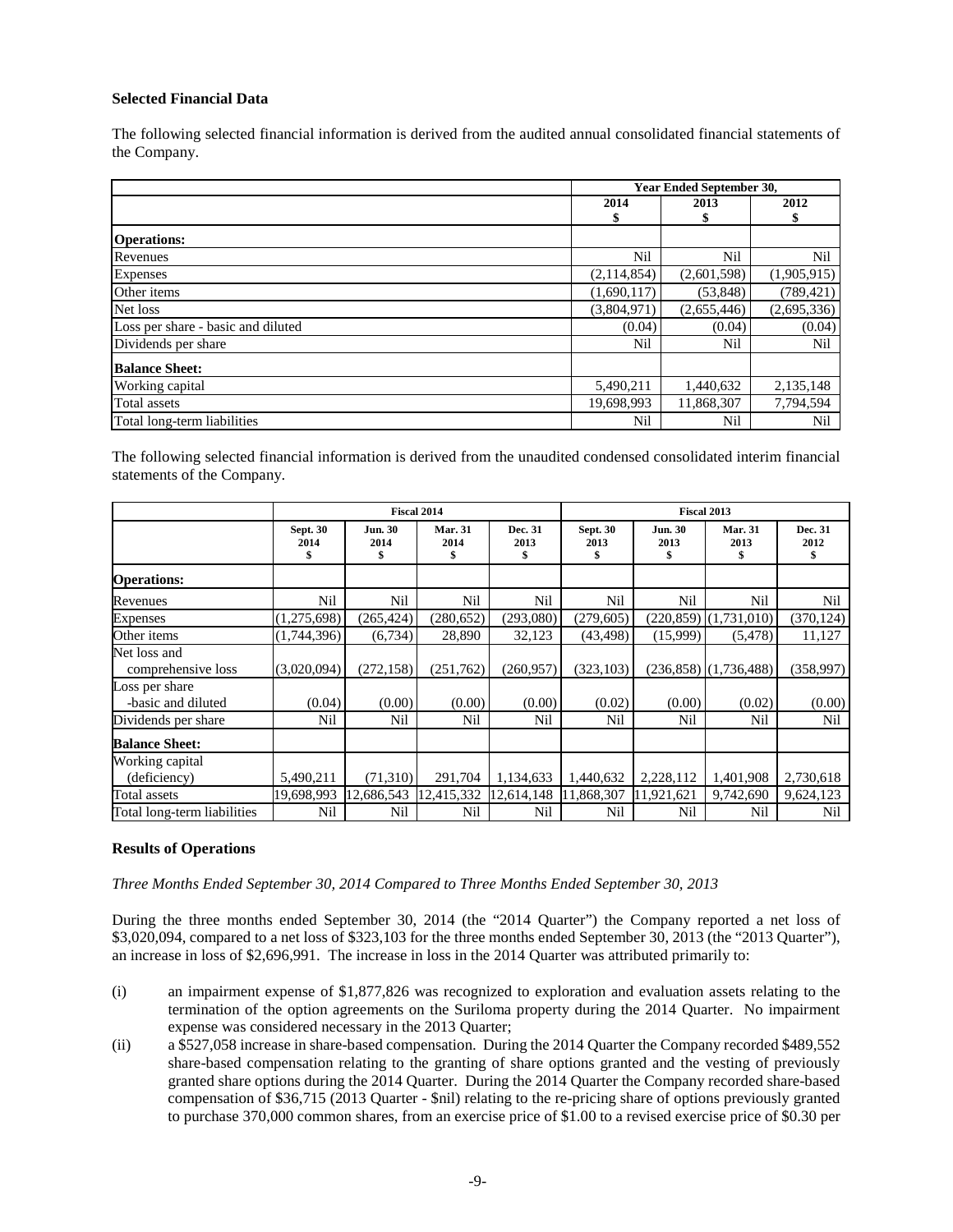share. All other terms remained the same. During the 2013 Quarter the Company recorded a recovery of \$791 relating to changes in the fair values estimated and assumptions from prior quarters on share options granted to investor relations consultants; and

(iii) a \$416,667 increase in management fees, severance and bonus. During the 2014 Quarter the Company paid \$10,000 (2013 Quarter - \$30,000) for management fees and \$240,000 (2013 Quarter - \$nil) for severance to Mr. Carter, the Company's former CEO. During the 2014 Quarter the Company paid \$36,667 (2013 Quarter - \$nil) for management fees and \$160,000 (2013 Quarter - \$nil) for a bonus to Dr. Carman, the Company's current CEO.

Specific expenses of note are as follows:

- (i) a total of \$50,402 increase in general exploration costs, office costs, office rent, salaries wages and benefits, and travel costs, from \$156,454 for the 2013 Quarter to \$206,856 for the 2014 Quarter. The increase was primarily due to increased activities in Peru resultant from the acquisition of Darwin; and
- (ii) a total of \$20,519 decrease in professional fees. During the 2014 Quarter the Company incurred \$40,646 (2013 - 61,165) for professional expenses, of which \$21,300 (2013 - \$16,200) was billed by private companies owned by certain directors of the Company. \$12,279 (2013 - \$2,125) was reimbursed to public companies with certain common directors for share personnel, office and other assets and \$7,067 (2013 - \$42,840) was billed by various parties for consulting services.

# *Year Ended September 30, 2014 Compared to Year Ended September 30, 2013*

During the year ended September 30, 2014 ("fiscal 2014"), the Company reported a net loss of \$3,804,971 (\$0.04 per share), compared to a net loss of \$2,655,446 (\$0.04 per share) for the year ended September 30, 2013 ("fiscal 2013"), an increase in loss of \$1,149,525. The increase in loss during fiscal 2014 was primarily attributed to during fiscal 2014 the Company recorded an impairment expense of \$1,877,826 to exploration and evaluation assets relating to the Suriloma Property. No impairment expense was considered necessary to exploration and evaluation assets during fiscal 2013.

General and administrative expenses decreased by \$486,744, from \$2,601,598 during fiscal 2013 to \$2,114,854 during fiscal 2014. Specific expenses of note are as follows:

- (i) during the 2014 the Company was billed \$42,450 (2013 \$34,800) for accounting and administration services provided by Chase Management Ltd. ("Chase") a private company owned by Mr. Nick DeMare, the Chief Financial Officer ("CFO") and a director of the Company. In addition, the Company was billed \$4,020 (2013 - \$4,345) by Chase for office space provided;
- (ii) during fiscal 2014 management fees of \$100,000 (2013 \$120,000) and severance of \$240,000 (2013 \$nil) were paid to Mr. Carter, the Company's former President and CEO, in his capacity as such;
- (iii) during fiscal 2014 management fees of \$36,667 (2013 \$nil) and a bonus of \$160,000 (2013 \$nil) were paid to by Dr. Carman, the Company's current President and CEO;
- (iv) during fiscal 2014 the Company incurred \$119,616 (2013 \$144,511) for professional expenses, of which \$75,300 (2013 - \$62,600) was billed by private companies owned by certain directors and the Vice-President of Exploration of the Company, \$28,619 (2013 - \$16,426) was reimbursed to public companies with certain common directors for shared personnel, office and other costs and \$15,697 (2013 - \$65,485) was billed by various parties for consulting services. The Company also capitalized \$80,700 (2013 - \$54,400) professional fees, which was billed by a private company owned by the VP Exploration of the Company, to exploration and evaluation assets;
- (v) during fiscal 2014 the Company incurred \$111,181 (2013 \$51,977) for legal costs, an increase of \$59,204, due to increased activities;
- (vi) a \$7,113 decrease in general exploration costs, office costs, office rent, salaries, wages and benefits, and travel costs from \$575,681 for fiscal 2013 to \$568,568 for fiscal 2014;
- (vii) share-based compensation of \$509,143 (2013 \$1,383,172) was recorded during fiscal 2014 relating to the granting of 4,875,000 (2013 - 3,040,000) share options. During fiscal 2013 the Company also recorded share-based compensation of \$39,583 on the vesting of stock options which were previously granted. During fiscal 2014 the Company recorded share-based compensation of \$36,715 (2013 - \$nil) relating to the re-pricing of share options previously granted to purchase 370,000 common shares, from an exercise price of \$1.00 to a revised exercise price of \$0.30 per share. All other terms remained the same;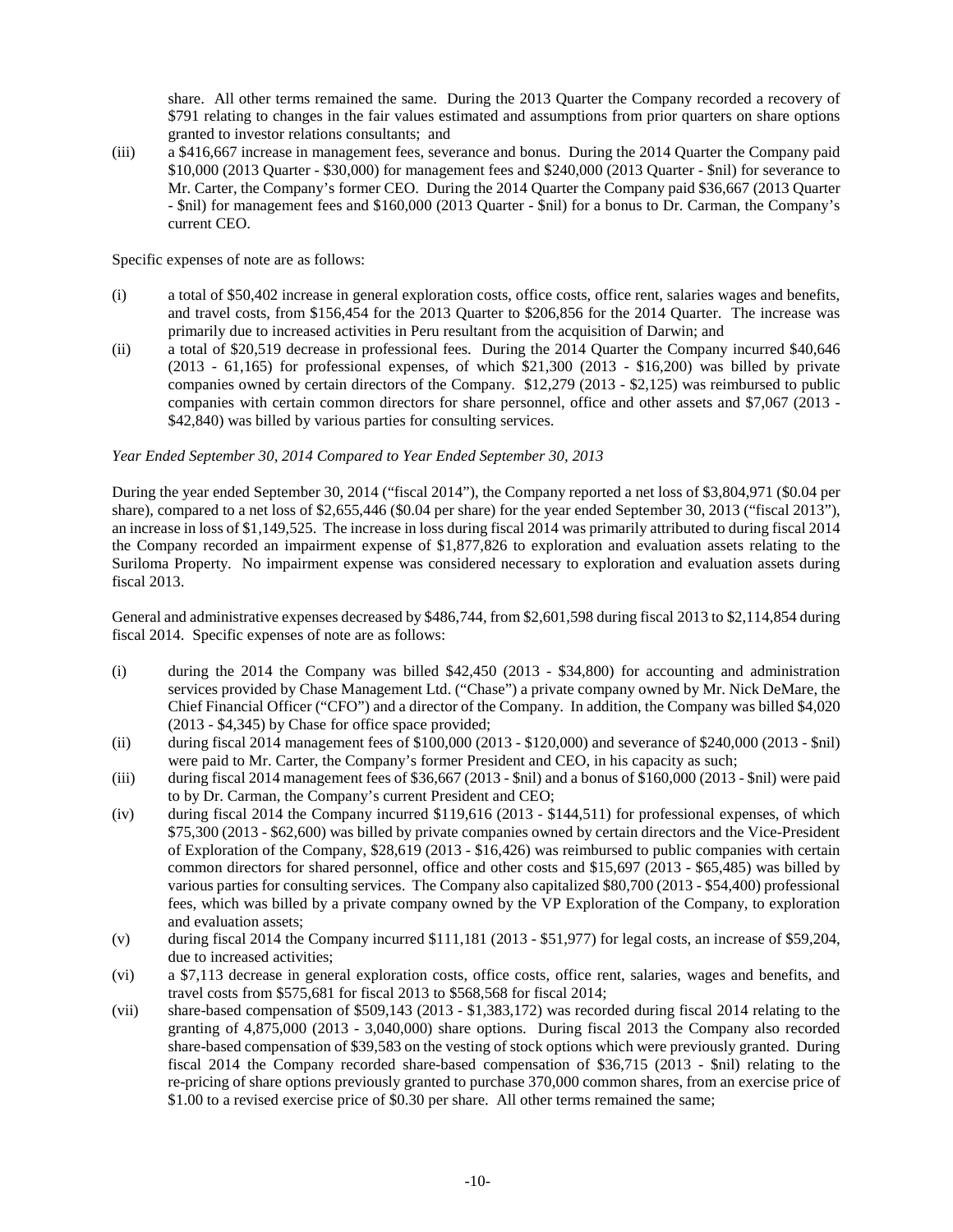- (viii) during fiscal 2014 the Company paid \$56,000 (2013 \$59,500) for investor relations costs. See also "Investor Relations Activities";
- (ix) corporate development expenses decreased by \$57,724 from \$81,119 during fiscal 2013 to \$23,395 during fiscal 2014. During fiscal 2014 the Company significantly curtailed participation in corporate development programs; and
- (x) audit fees of \$30,015 (2013- \$34,924) was incurred for the Company's year-end financial statements.

During fiscal 2014 the Company capitalized \$5,496,929 (2013 - \$4,633,172) for mineral property interests exploration expenditures and acquisition costs, comprising \$675,105 (2013 - \$1,458,546) on the Colquipucro Project, \$2,381,916 (2013 - \$2,680,459) on the Ayawilca Project. In July 2014 the Company also completed the acquisition of Darwin, resulting in \$1,877,826 acquisition costs attributed to the Suriloma Property and \$262,297 attributed to other concessions in Peru. In August 2014 the Company determined to terminate the option agreements on the Suriloma Property and, accordingly, recorded an impairment charge of \$1,877,816. See also "Exploration Projects".

The carrying costs of the Company's exploration and evaluation assets are as follows:

|             |                             | As at September 30, 2014                             |                   | As at September 30, 2013    |                                                |                    |  |
|-------------|-----------------------------|------------------------------------------------------|-------------------|-----------------------------|------------------------------------------------|--------------------|--|
|             | <b>Acquisition</b><br>Costs | <b>Deferred</b><br><b>Exploration</b><br>Costs<br>\$ | <b>Total</b><br>Φ | <b>Acquisition</b><br>Costs | <b>Deferred</b><br><b>Exploration</b><br>Costs | <b>Total</b><br>\$ |  |
| Colquipucro | 278.289                     | 6,168,153                                            | 6.446.442         | 207,167                     | 5,564,170                                      | 5,771,337          |  |
| Ayawilca    | 78,352                      | 5,391,962                                            | 5,470,314         | 23,984                      | 3,064,414                                      | 3,088,398          |  |
| Other       |                             | 1,805,357                                            | 1,805,357         | $\overline{\phantom{0}}$    | 1.243.275                                      | 1,243,275          |  |
|             | 356,641                     | 13,365,472                                           | 13.722.113        | 231,151                     | 9,871,859                                      | 10,103,010         |  |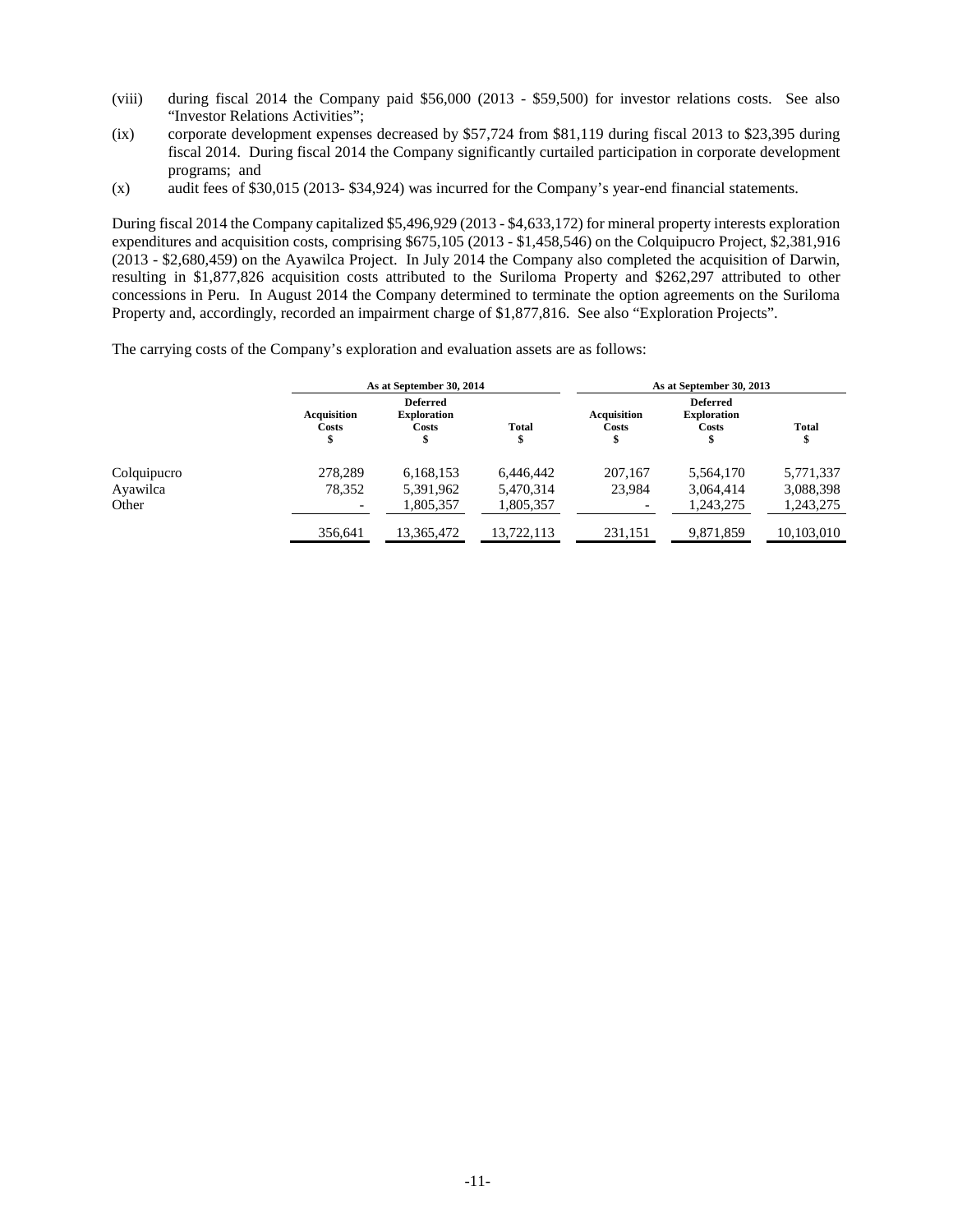Exploration and evaluation activities incurred during fiscal 2014 and 2013 are as follows:

|                                               | Colquipucro<br>\$        | Ayawilca<br>\$ | <b>Suriloma</b><br>\$    | Other<br>\$ | <b>Total</b><br>\$ |
|-----------------------------------------------|--------------------------|----------------|--------------------------|-------------|--------------------|
| <b>Balance at September 30, 2012</b>          | 4,312,791                | 407,939        |                          | 749,108     | 5,469,838          |
| <b>Exploration costs</b>                      |                          |                |                          |             |                    |
| Assays                                        | 47,206                   | 137,652        |                          |             | 184,858            |
| Camp costs                                    | 64,254                   | 170,901        |                          |             | 235,155            |
| Community relations                           | 55,725                   | 61,853         |                          |             | 117,578            |
| Consulting                                    | 4,331                    | 11,305         |                          |             | 15,636             |
| Depreciation of property, plant and equipment | 10,349                   | 19,334         |                          |             | 29,683             |
| Drilling                                      | 522,871                  | 991,882        |                          |             | 1,514,753          |
| <b>Exploration</b> site                       | 71,960                   | 152,193        |                          |             | 224,153            |
| Field equipment                               | 93,254                   | 128,754        |                          |             | 222,008            |
| Fuel                                          | 37,864                   | 181,793        |                          |             | 219,657            |
| Geological                                    | 116,477                  | 234,788        |                          |             | 351,265            |
| Salaries                                      | 366,124                  | 235,423        |                          |             | 601,547            |
| Transportation                                | 25,112                   | 327,006        |                          |             | 352,118            |
| Travel                                        | 6,343                    | 3,591          |                          |             | 9,934              |
| <b>VAT</b>                                    | $\overline{\phantom{0}}$ |                |                          | 494,167     | 494,167            |
|                                               | 1,421,870                | 2,656,475      |                          | 494,167     | 4,572,512          |
| <b>Acquisition costs</b>                      |                          |                |                          |             |                    |
| Surface right payments                        | 36,676                   | 23,984         |                          |             | 60,660             |
| <b>Balance at September 30, 2013</b>          | 5,771,337                | 3,088,398      | $\overline{\phantom{a}}$ | 1,243,275   | 10,103,010         |
| <b>Exploration costs</b>                      |                          |                |                          |             |                    |
| Assays                                        | 37,943                   | 63,384         |                          |             | 101,327            |
| Camp costs                                    | 55,155                   | 153,534        |                          |             | 208,689            |
| Community relations                           | 15,409                   | 128,273        |                          |             | 143,682            |
| Consulting                                    | 2,400                    | 12,447         |                          |             | 14,847             |
| Depreciation of property, plant and equipment | 6,026                    | 24,207         |                          |             | 30,233             |
| Drilling                                      | 36,461                   | 947,429        |                          |             | 983,890            |
| Environmental                                 | 8,037                    | 10,559         |                          |             | 18,596             |
| <b>Exploration</b> site                       | 47,595                   | 174,924        |                          |             | 222,519            |
| Field equipment                               | 14,302                   | 90,774         |                          |             | 105,076            |
| Fuel                                          | 17,446                   | 148,800        |                          |             | 166,246            |
| Geological                                    | 66,292                   | 181,648        |                          |             | 247,940            |
| Geophysics                                    |                          | 54,766         |                          |             | 54,766             |
| Salaries                                      | 281,513                  | 135,277        |                          |             | 416,790            |
| Transportation                                | 13,061                   | 198,516        |                          |             | 211,577            |
| Travel                                        | 2,343                    | 3,010          |                          |             | 5,353              |
| VAT incurred                                  |                          |                |                          | 316,841     | 316,841            |
| VAT recovered                                 |                          |                |                          | (17,056)    | (17,056)           |
|                                               | 603,983                  | 2,327,548      |                          | 299,785     | 3,231,316          |
| <b>Acquisition costs</b>                      |                          |                |                          |             |                    |
| Acquired on Acquisition                       |                          |                | 1,877,826                | 262,297     | 2,140,123          |
| Concession payments                           | 71,122                   | 54,368         |                          |             | 125,490            |
|                                               | 71,122                   | 54,368         | 1,877,826                | 262,297     | 2,265,613          |
| Impairment                                    |                          |                | (1,877,826)              |             | (1,877,826)        |
| <b>Balance at September 30, 2014</b>          | 6,446,442                | 5,470,314      |                          | 1,805,357   | 13,722,113         |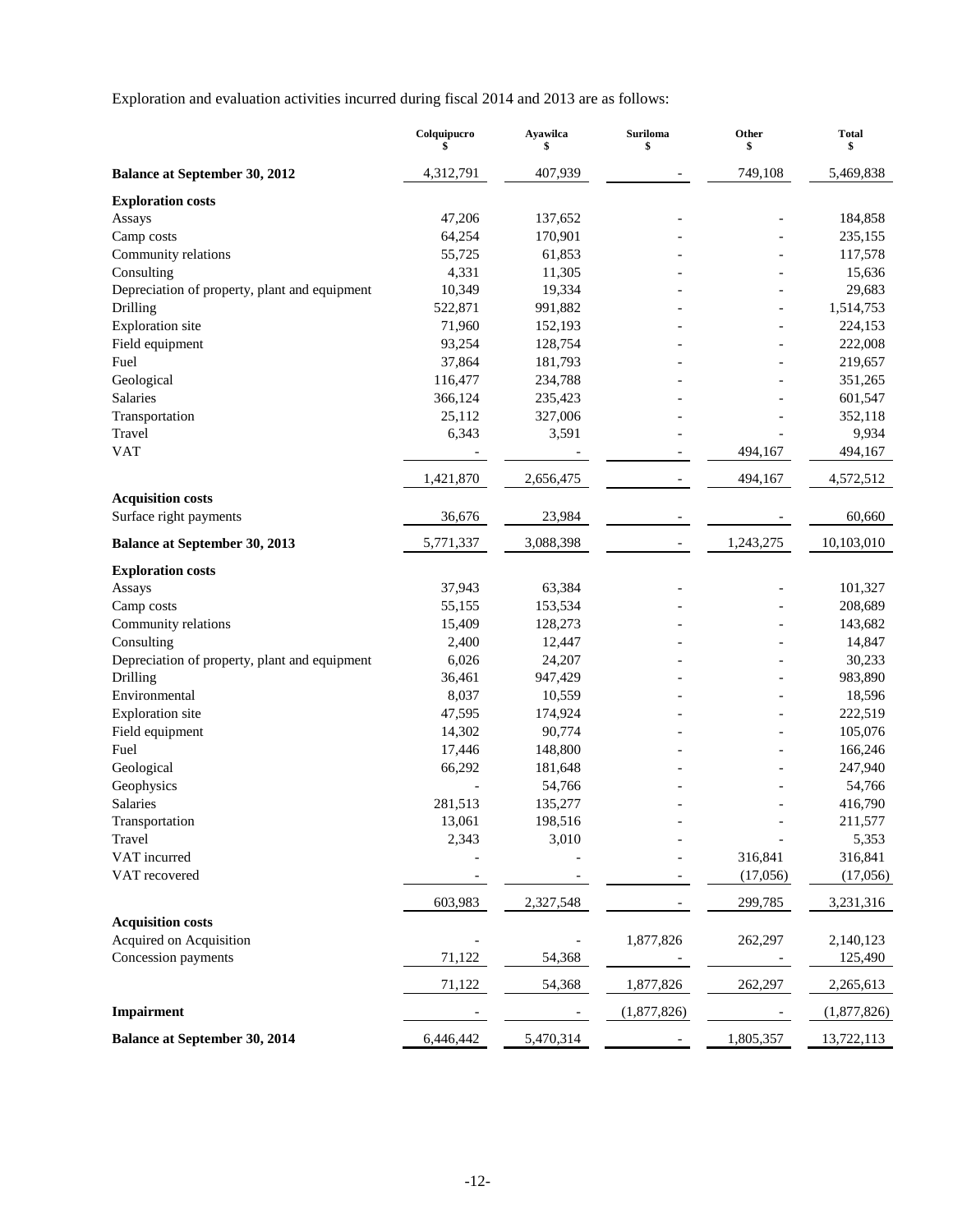During fiscal 2014 the Company completed private placement financings as follows:

- (i) 2,769,480 units at a price of \$0.50 per unit for gross proceeds of \$1,384,740; and
- (ii) 28,834,491 units at a price of \$0.275 per unit for gross proceeds of \$7,929,486. (See "Plan of Arrangement and Financing".)

During fiscal 2013 the Company completed private placement financings as follows:

- $(i)$  3,000,000 units at \$0.75 per unit for gross proceeds of \$2,250,000; and
- (ii) 3,030,265 units at a price of \$0.85 per unit for gross proceeds of \$2,575,725

In addition, during the 2014 period the Company received \$21,600 (2013 - \$458,900) from the exercise of share options and warrants. The funds were allocated for exploration on the Company's Colquipucro and Ayawilca projects and general working capital purposes.

## **Financial Condition / Capital Resources**

The Company's ability to continue as a going concern is dependent upon the ability of the Company to obtain the necessary financing to develop properties and to establish future profitable production. To date the Company has not earned significant revenues and is considered to be in the exploration stage. The Company's operations are funded from equity financings which are dependent upon many external factors and may be difficult to impossible to secure or raise when required. As at September 30, 2014 the Company had cash of \$5,838,547 and working capital in the amount of \$5,490,211. The Company is currently compiling the full drill results for Ayawilca. The Company anticipates that it has sufficient funds to proceed with the preparation of resources calculations on Ayawilca and Colquipucro. The Company has budgeted approximately \$5,000,000 for its upcoming drill program on Ayawilca. Additional financing will be required to fund the drill program. Exploration activities may change as a result of ongoing results and recommendations or the Company may acquire additional properties which may entail significant exploration commitments. While the Company has been successful in securing financings in the past, there is material uncertainty it will be able to do so in the future.

#### **Off-Balance Sheet Arrangements**

The Company has no off-balance sheet arrangements.

#### **Proposed Transactions**

The Company has no proposed transactions.

# **Critical Accounting Estimates**

The preparation of financial statements in conformity with IFRS requires management to make estimates and assumptions that affect the reported amounts of assets and liabilities and disclosure of contingent assets and liabilities at the date of the financial statements, and the reported amounts of revenues and expenditures during the reporting period. Examples of significant estimates made by management include estimating the fair values of financial instruments, valuation allowances for deferred income tax assets and assumptions used for share-based compensation. Actual results may differ from those estimates.

A detailed summary of all the Company's significant accounting policies is included in Note 3 to the September 30, 2014 annual consolidated financial statements.

# **Changes in Accounting Policies**

There are no changes in accounting policies.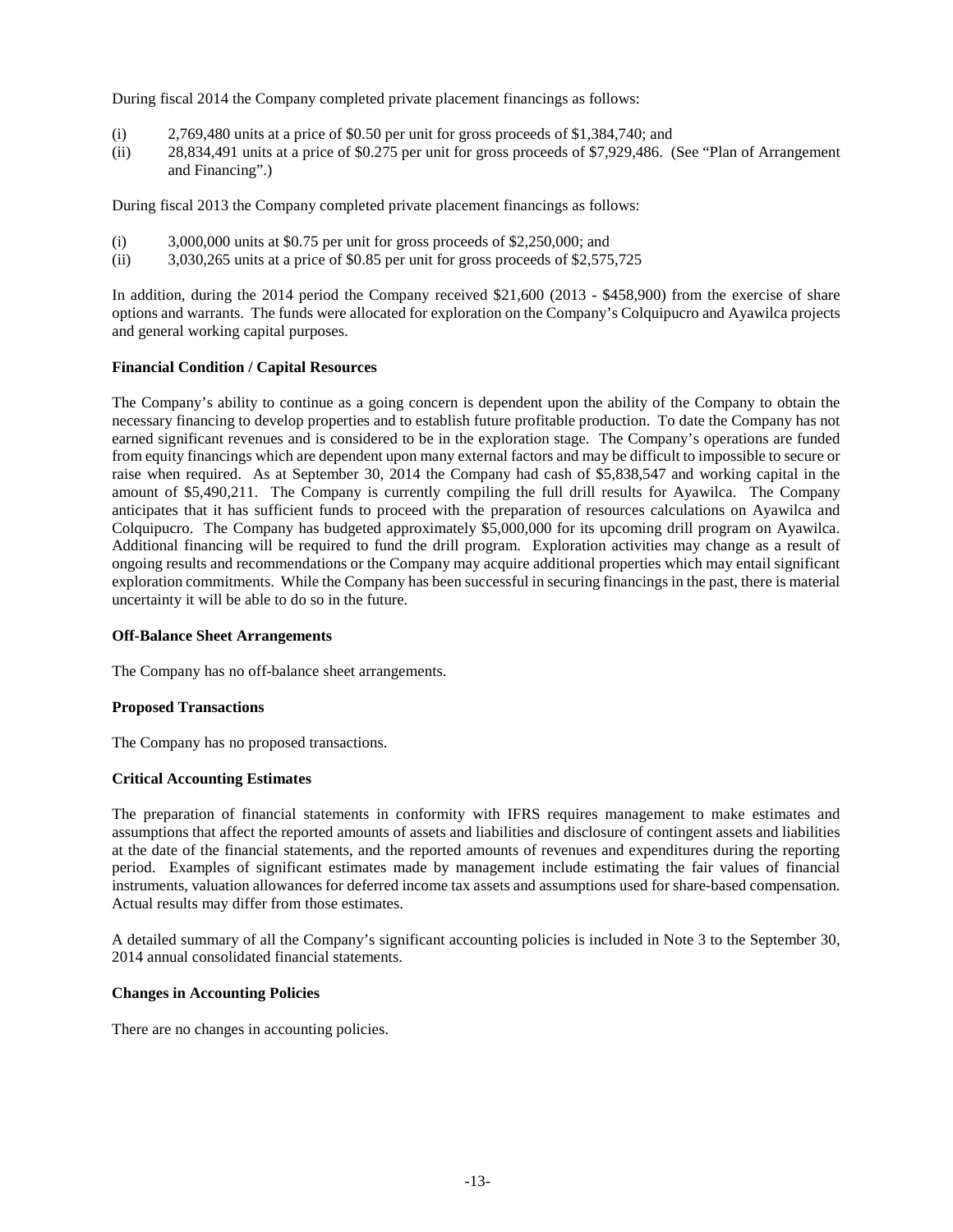#### **Transactions with Related Parties**

A number of key management personnel, or their related parties, hold positions in other entities that result in them having control or significant influence over the financial or operating policies of those entities. Certain of these entities transacted with the Company during the reporting period.

#### (a) *Transactions with Key Management Personnel*

During fiscal 2014 and 2013 the following amounts were incurred with respect to the Company's current CEO (Dr. Carman), the former CEO (Mr. Andrew Carter), the Company's VP Exploration (Mr. John Nebocat), and the Company's CFO (Mr. Nick DeMare):

|                                        | 2014<br>\$ | 2013<br>\$ |
|----------------------------------------|------------|------------|
| Management fees - Dr. Carman           | 36,667     |            |
| Bonus - Dr. Carman                     | 160,000    |            |
| Management fees -Mr. Carter            | 100,000    | 120,000    |
| Severance - Mr. Carter                 | 240,000    |            |
| Professional fees - Mr. DeMare         | 20,000     | 15,000     |
| Professional fees - Mr. Nebocat        | 108,000    | 81,000     |
| Share-based compensation - Dr. Carman  | 84.952     |            |
| Share-based compensation - Mr. Carter  |            | 265,771    |
| Share-based compensation - Mr. DeMare  | 84.046     | 212,617    |
| Share-based compensation - Mr. Nebocat | 51,094     | 186,040    |
|                                        | 884.759    | 880,428    |

The Company has expensed \$804,059 (2013 - \$826,028) key management compensation to operations and capitalized \$80,700 (2013 - \$54,400) to exploration and evaluation assets.

As at September 30, 2014, \$11,500 (2013 - \$10,500) remained unpaid.

See also "Management and Officers".

#### (b) *Transactions with Other Related Parties*

(i) During fiscal 2014 and 2013 the following amounts were incurred with respect to non-management directors of the Company (Messrs. David Henstridge and William Lee) and the Company's Corporate Secretary (Ms. Mariana Bermudez):

|                                           | 2014<br>\$ | 2013<br>\$ |
|-------------------------------------------|------------|------------|
| Professional fees - Mr. Henstridge        | 14,000     | 10,500     |
| Professional fees - Mr. Lee               | 14,000     | 10,500     |
| Share-based compensation - Mr. Henstridge | 55,050     | 203,970    |
| Share-based compensation - Mr. Lee        | 35,766     | 106,308    |
| Share-based compensation - Ms. Bermudez   | 29,956     | 93,020     |
|                                           | 148.772    | 424.298    |

As at September 30, 2014, \$7,000 (2013 - \$8,000) remained unpaid.

- (ii) During fiscal 2014 the Company incurred a total of \$42,450 (2013 \$34,800) with Chase, a private corporation owned by Mr. DeMare, for accounting and administrative services provided by Chase personnel, excluding Mr. DeMare, and \$4,020 (2013 - \$4,345) for rent. As at September 30, 2014, \$8,870 (2013 - \$2,270) remained unpaid.
- (c) The Company shared personnel, office and other costs with two public companies, Tasman Metals Ltd. ("Tasman") and Mawson Resources Limited ("Mawson"). Mr. DeMare and Mr. Henstridge are also